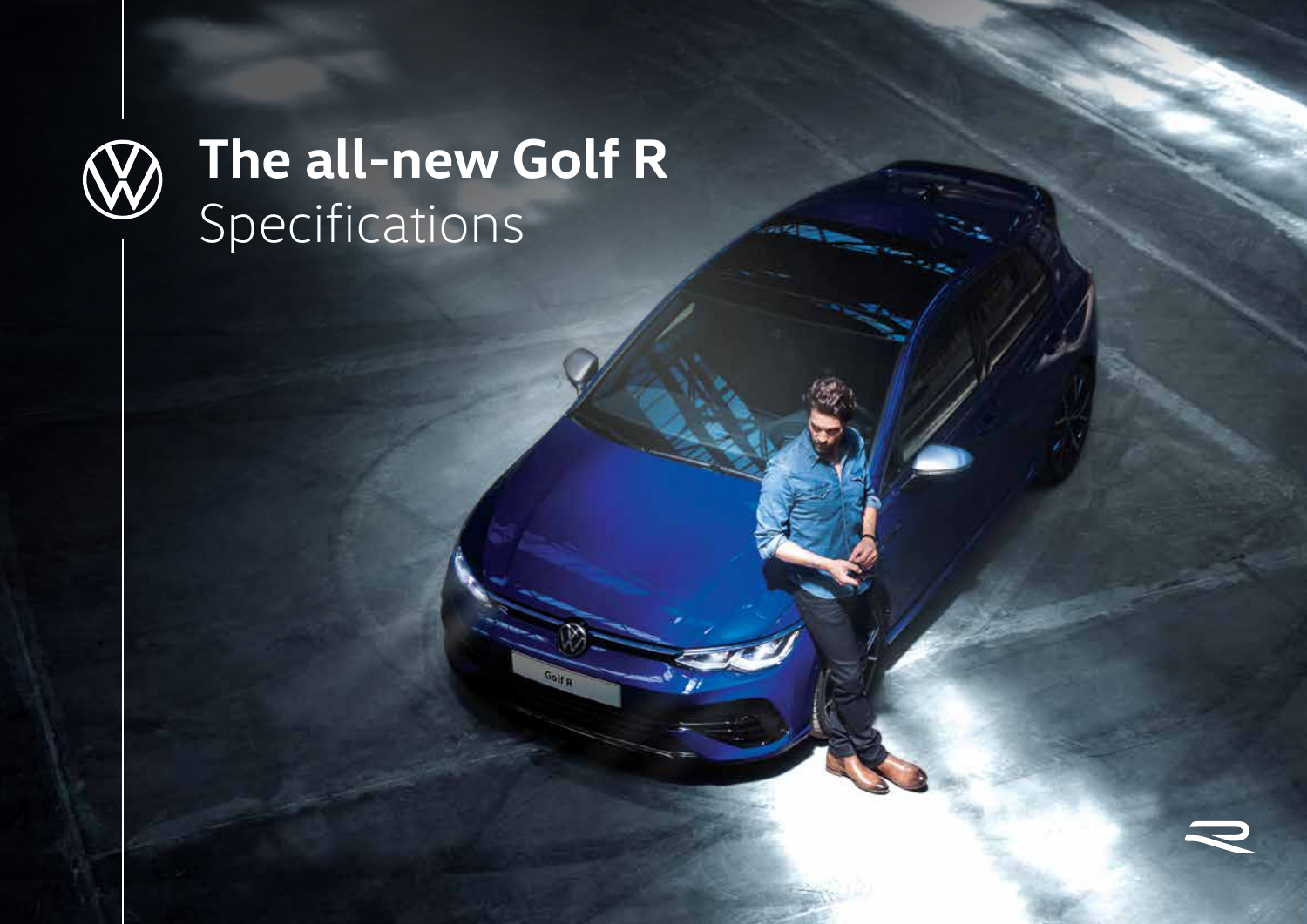$\overline{\mathscr{S}}$ 

# **Specifications**

### **Exterior**

| LED performance headlights and LED HIGH taillights with dynamic turning lights                                                                      |  |
|-----------------------------------------------------------------------------------------------------------------------------------------------------|--|
| Front fog light, cornering light and highway light integrated in main headlight unit                                                                |  |
| Light and Vision Package (windshield wiper intermittent control with light/rain sensor<br>and breakway interior rear view mirror with auto-dimming) |  |
| Door mirrors with memory function, power-folding, adjustable, separately heated<br>and exterior lowering function                                   |  |
| Chrome exhaust tailpipe, left and right                                                                                                             |  |
| Larger diameter brake discs and blue brake calipers                                                                                                 |  |
| Door mirrors in silver                                                                                                                              |  |

### **Technical Specification**

| Engine                   | 2.0L TSI                      |
|--------------------------|-------------------------------|
| Max power (KW/HP)        | 235/320                       |
| Max torque (NM)          | 400                           |
| Acceleration (0-100km/h) | 4.8 seconds                   |
| Drive type               | 4Motion                       |
| Transmission             | Dual Clutch 7-speed Automatic |

### **Dimensions**

| Length (mm)             | 4,290 |
|-------------------------|-------|
| Width (mm)              | 1,789 |
| Height (mm)             | 1,458 |
| Wheelbase (mm)          | 2,631 |
| Number of seats         |       |
| Trunk capacity (litres) | 341   |
| Tank capacity (litres)  | 55    |

### **Alloy Wheels**

| 18" Jerez    |  |
|--------------|--|
| 19" Estoril  |  |
| 19" Adelaide |  |

#### **Interior**

| 10" Touchscreen Discover Media                                                                                               | $\checkmark$         |  |
|------------------------------------------------------------------------------------------------------------------------------|----------------------|--|
| 10.25" Digital Cockpit Pro                                                                                                   | $\checkmark$         |  |
| 6 speakers, 4 in front and 2 in rear                                                                                         | $\checkmark$         |  |
| App-Connect wireless (excl. Qatar)                                                                                           | $\checkmark$         |  |
| Wireless induction pad for phone charging                                                                                    | $\checkmark$         |  |
| 2x USB Type-C ports in front and 2x USB Type-C ports in rear                                                                 | $\checkmark$         |  |
| Digital radio reception DAB+ (only UAE)                                                                                      | $\checkmark$         |  |
| 3-zone Climatronic AC                                                                                                        | $\checkmark$         |  |
| Active seat ventilation (front seats)                                                                                        | $\circ$              |  |
| Spoiler roof/sunroof with electric slide and tilt function                                                                   | $\circ$              |  |
| Floor mats, front and rear                                                                                                   | $\checkmark$         |  |
| Leather trimmed multi-function sport Tiptronic steering wheel with touch control, heated                                     | $\checkmark$         |  |
| Fabric top sports seats in front, black with blue accents                                                                    | $\checkmark$         |  |
| Nappa leather with top sports seats in front with 8-way powered driver seat incl. memory function,<br>black with red accents | $\circ$              |  |
| Lumbar support in front, power adjustable on driver seat                                                                     | $\circ$              |  |
| Keyless access with push-button start (Kessy)                                                                                | $\checkmark$         |  |
| Ambient lighting in 30 colours                                                                                               | $\checkmark$         |  |
| <b>Assistance Systems and Safety</b>                                                                                         |                      |  |
| Multi-collision brake                                                                                                        | $\checkmark$         |  |
| Driver and front passenger airbag with front passenger airbag deactivation                                                   | $\checkmark$         |  |
| Curtain airbag system for front and rear passengers incl. side airbags in front and rear                                     | $\checkmark$         |  |
| Blind spot detection with rear cross traffic alert "Side Assist"                                                             | $\checkmark$         |  |
| Rear view camera "Rear Assist"                                                                                               | $\blacktriangledown$ |  |
| Park distance control, front and rear                                                                                        | $\checkmark$         |  |
| Park Assist                                                                                                                  | $\circ$              |  |
| Cruise control                                                                                                               | $\checkmark$         |  |
| Tyre pressure monitoring system                                                                                              | $\checkmark$         |  |
| Driver alert system (rest recommendation)                                                                                    | $\checkmark$         |  |
| Driving profile selection                                                                                                    | $\checkmark$         |  |
| Adaptive chassis control (DCC)                                                                                               | $\circ$              |  |
| Emergency call system eCall (UAE only)                                                                                       | ⋖                    |  |

**Electromechanical parking brake with Auto Hold function**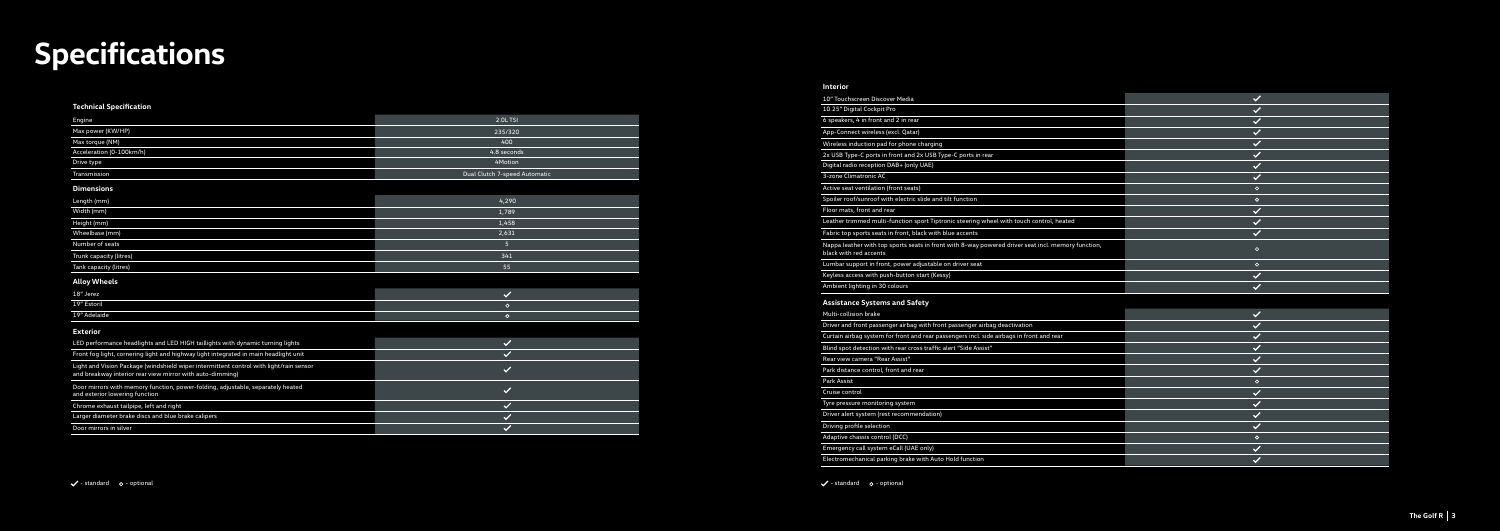#### **Safety Package (excl. Kuwait and KSA)**

Adaptive Cruise Control (ACC) Side airbag in front and rear with curtain airbag Proactive passenger protection with Front Assist

#### **Exhaust System Package**

R-performance Titanium exhaust system Akrapovič Silencers and tailpipe Throttle system adjustable via drive mode selection



 $\overline{O}$ 

#### **Infotainment Package**

10" Touchscreen Discover Pro navigation Harman Kardon sound system Head-up display Voice control

#### **Performance Package - Estoril**

Progressive steering 19" Estoril alloy wheels Drift mode via driving profile selection Rear spoiler in motorsport design

## Introducing **Volkswagen Care**

Peace of mind comes as standard when you join the Volkswagen family. Rest assured, you will always receive genuine care and transparent pricing from our network of authorised service centres.

## **Service Package**

Thanks to our comprehensive services, you can hit the road without a care. Our Genuine Service provides a range of services that are designed specifically for your Volkswagen. In the event of repairs, we only install Volkswagen Genuine Parts®: high-quality, safe and tailormade. So your journey is carefree and

comfortable.

For more information on service packages, warranty and extended warranty, roadside assistance coverage and finance options, please contact your authorised Volkswagen dealership.

We are focused on ensuring that you are happy with your Volkswagen and have less things to worry about as a new car owner. That's why when you buy a new Volkswagen from any of our authorised Volkswagen dealerships, we'll provide warranty cover to protect you against the repair costs of manufacturing and material defects within the specified warranty period.

No matter where you are or what time of day it is, we've got your back. In most cases, a breakdown can be resolved at the roadside, getting you safely back on your way.

Owning the Volkswagen of your dreams is easier than ever with our attractive finance options. High cost repairs won't wear you down anymore, as you can even choose to pay off your car service by paying in instalments.

## **Warranty Roadside Assistance Finance Options**